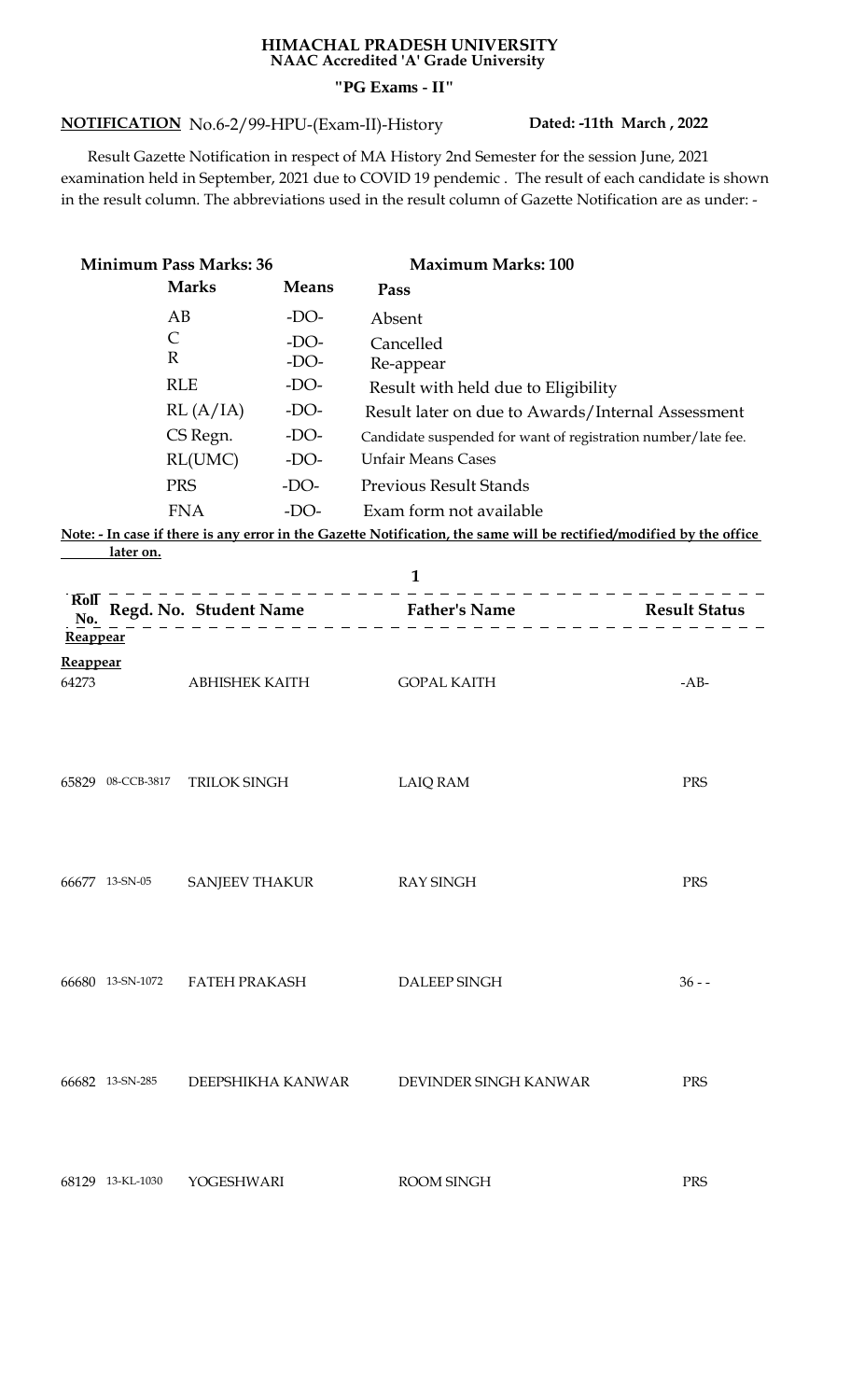| Rol      |                  |                                               |                       |           |
|----------|------------------|-----------------------------------------------|-----------------------|-----------|
| Reappear |                  |                                               |                       |           |
|          |                  | 69218 12-GLK-415 VANITA THAKUR JAGDISH THAKUR |                       | PRS       |
|          |                  | 69327 14-SU-83 HITESH KUMAR                   | BISHAN LAL SHARMA     | PRS       |
|          |                  | 69329 14-GCM-30 KEDAR SINGH                   | <b>BAROO RAM</b>      | PRS       |
|          |                  | 69523 11-NN-73 VINOD KUMAR                    | <b>DAYA RAM</b>       | $R/-VI$   |
|          |                  | 69525 13-PS-34 CHATTER SINGH                  | AMAR SINGH            | $-AB-$    |
|          |                  | 70081 11-SL-250 KULDEEP SHARMA                | TARA CHAND SHARMA     | $R/$ -V   |
|          | 70099 03-PHM-722 | <b>RISHU</b>                                  | <b>BRIJ LAL</b>       | PRS       |
|          | 70364 17-PBP-14  | <b>REKHA DEVI</b>                             | <b>CHAMAN LAL</b>     | $- 56$    |
| 70372    |                  | PREETI SHARMA                                 | NAROTTAM RAM          | $629$ -II |
|          | 70374 14-GW-844  | PUSHPA DEVI RAO                               | <b>BHAGWAN DASS</b>   | $-37-$    |
|          | 70507 14-WSP-849 | <b>SALU SHARMA</b>                            | <b>KAMAL RAJ</b>      | 557-III   |
|          | 70532 14-GCI-112 | DEEPIKA KUMARI                                | <b>BISHAMBER DASS</b> | $R/$ -IV  |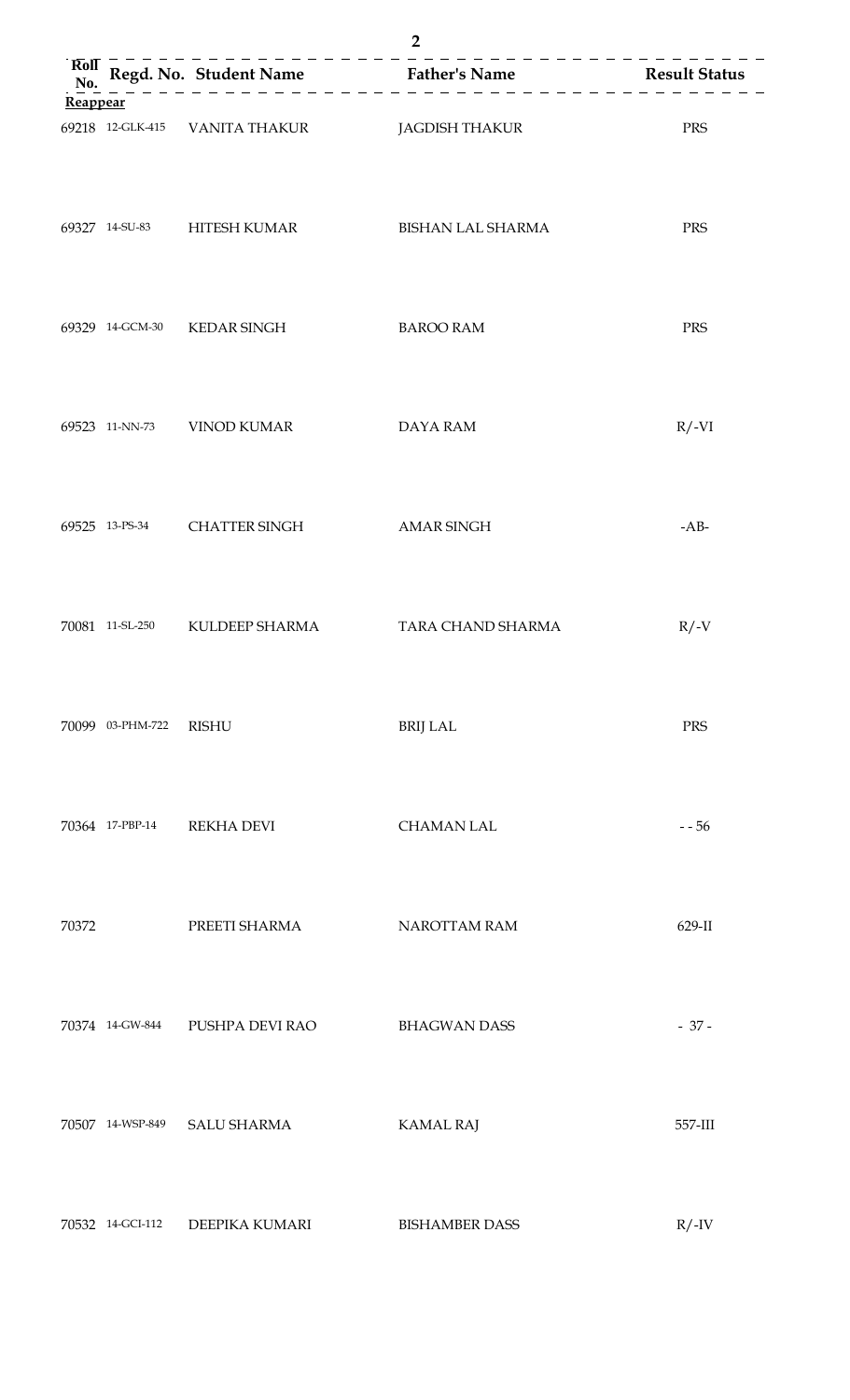| Rol      |                         |                                            | Regd. No. Student Name<br>No. $\begin{array}{c}$ Father's Name<br>No. $\begin{array}{c}$ Result Status |           |
|----------|-------------------------|--------------------------------------------|--------------------------------------------------------------------------------------------------------|-----------|
| Reappear |                         |                                            |                                                                                                        |           |
|          |                         | 70562 13-WSP-887 DEEKSHA RANI RAMESH CHAND |                                                                                                        | $R/-IV,V$ |
|          |                         | 70565 14-WSP-850 JYOTI SHARMA              | RAGHUBIR CHAND                                                                                         | 586-III   |
|          |                         | 70569 14-WSP-626 SAPNA KUMARI              | PREM SINGH                                                                                             | $40 - -$  |
|          |                         | 70687 12-BMR-10 SHAM SINGH                 | <b>DITTU RAM</b>                                                                                       | 142       |
|          | 70891 17-pma-32 KAMLESH |                                            | <b>CHAMAN LAL</b>                                                                                      | $46 - -$  |
|          | 71213 14-SDS-45 MANISHA |                                            | <b>GULAB SINGH</b>                                                                                     | $610-II$  |
|          | 71219 14-GDC-51         | SUSAHMA SHARMA                             | <b>RAGHVA NAND</b>                                                                                     | 518-III   |
|          | 71275 12-PS-55          | <b>BHAVANA DEVI</b>                        | <b>BIR KUMAR</b>                                                                                       | $626$ -II |
|          | 71343 14-NB-507         | DEEPIKA RANI                               | <b>RAVINDER KUMAR</b>                                                                                  | 136       |
|          | 71497 2K-SVS-67         | <b>KISHAN CHAND</b>                        | YAMA NAND                                                                                              | 649-II    |
|          | 71732 10-PHM-612        | <b>MONIKA KUMARI</b>                       | <b>BELI RAM</b>                                                                                        | 547-III   |
| 71749    |                         | SWATI SHARMA                               | <b>RAKESH KUMAR</b>                                                                                    | 534-III   |